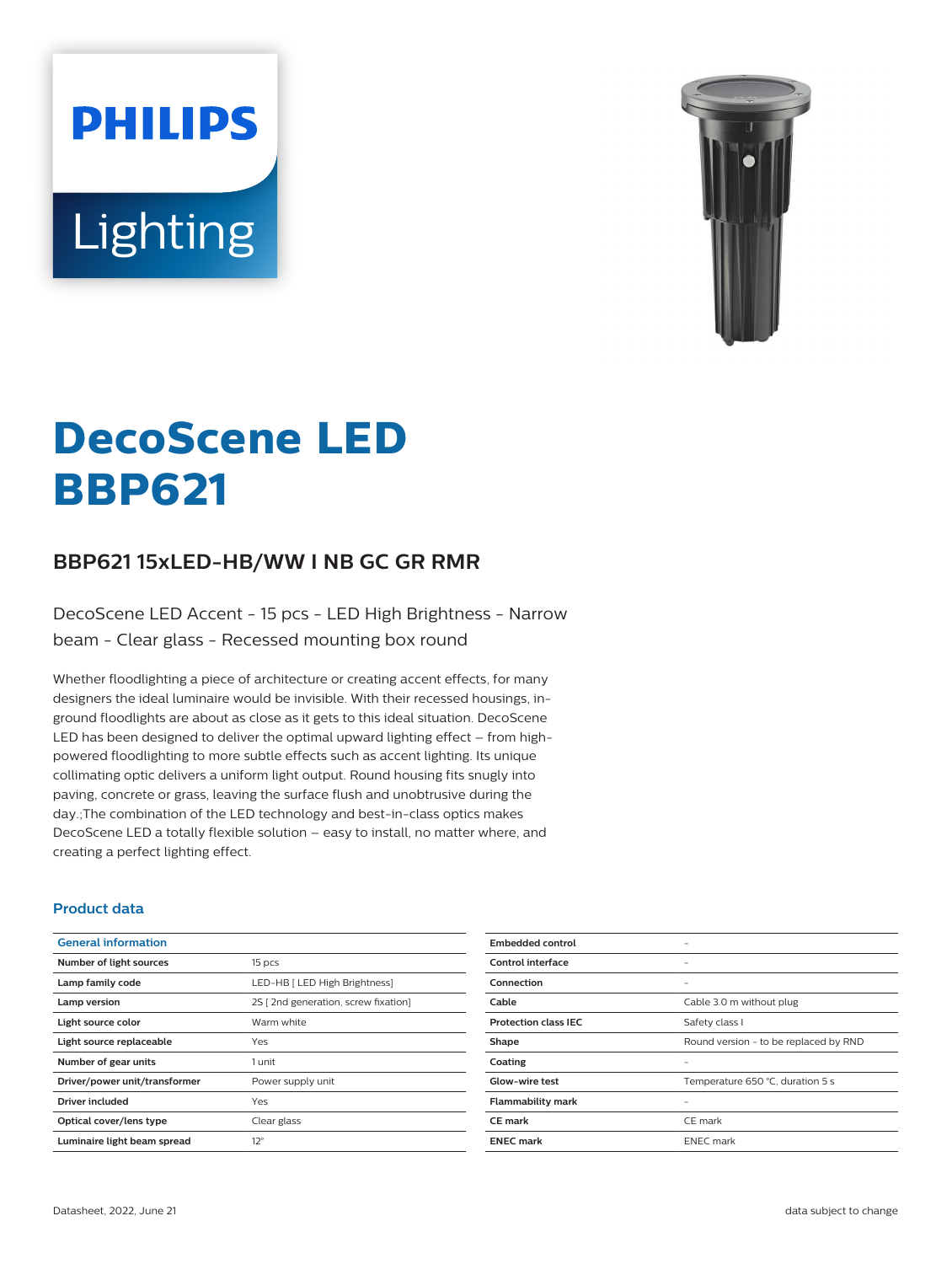## **DecoScene LED BBP621**

| Green Flagship mark               | Green Flagship                                     | Optical cover/                                                       |
|-----------------------------------|----------------------------------------------------|----------------------------------------------------------------------|
| Lifetime to 70% luminous flux     | 50000 h                                            | <b>Overall height</b>                                                |
| <b>Warranty period</b>            | 3 years                                            | Overall diamet                                                       |
| <b>Mechanical accessories</b>     |                                                    | <b>Effective proje</b>                                               |
| <b>Decorative accessories</b>     |                                                    | Color                                                                |
| Optic type outdoor                | Narrow beam                                        | <b>Dimensions (H</b>                                                 |
| Remarks                           | *-Per Lighting Europe guidance paper               |                                                                      |
|                                   | "Evaluating performance of LED based               | Approval an                                                          |
|                                   | luminaires - January 2018": statistically there is | Ingress protec                                                       |
|                                   | no relevant difference in lumen maintenance        | Mech. impact                                                         |
|                                   | between B50 and for example B10. Therefore,        | <b>Surge Protecti</b>                                                |
|                                   | the median useful life (B50) value also            |                                                                      |
|                                   | represents the B10 value. * At extreme             | Sustainability                                                       |
|                                   | ambient temperatures the luminaire might           |                                                                      |
|                                   | automatically dim down to protect                  | Initial perfor                                                       |
|                                   | components                                         | <b>Initial luminou</b>                                               |
| Constant light output             | No                                                 | Luminous flux                                                        |
| Number of products on MCB of 16 A | 32                                                 | Initial LED lum                                                      |
| type B                            |                                                    | Init. Corr. Colo                                                     |
| <b>EU RoHS compliant</b>          | Yes                                                | Init. Color Ren                                                      |
| Light source engine type          | LED                                                | Initial chromat                                                      |
| Serviceability class              | Class A, luminaire is equipped with serviceable    | Initial input po                                                     |
|                                   | parts (when applicable): LED board, driver,        | Power consum                                                         |
|                                   | control units, surge protection device, optics,    | Init. Color Ren                                                      |
|                                   |                                                    |                                                                      |
|                                   | front cover and mechanical parts                   |                                                                      |
| <b>Product family code</b>        | BBP621 [ DecoScene LED Accent]                     |                                                                      |
|                                   |                                                    | Over time pe                                                         |
| Light technical                   |                                                    |                                                                      |
| Upward light output ratio         | 0.03                                               |                                                                      |
| Standard tilt angle posttop       | $\overline{\phantom{0}}$                           |                                                                      |
| Standard tilt angle side entry    |                                                    |                                                                      |
|                                   |                                                    | Control gear fa<br>useful life 100<br>Lumen mainte<br>life* 100000 h |
| <b>Operating and electrical</b>   |                                                    | <b>Application</b><br><b>Ambient temp</b>                            |
| <b>Input Voltage</b>              | 100 to 277 V                                       | Performance a                                                        |
| <b>Input Frequency</b>            | 50 to 60 Hz                                        | Maximum dim                                                          |
| Inrush current                    | 35 A                                               |                                                                      |
| Inrush time                       | 0.35 ms                                            |                                                                      |
| <b>Power Factor (Min)</b>         | 0.8                                                | <b>Product data</b>                                                  |
|                                   |                                                    | Full product co                                                      |
| <b>Controls and dimming</b>       |                                                    | Order product                                                        |
| Dimmable                          | No                                                 | EAN/UPC - Pr                                                         |
|                                   |                                                    | Order code                                                           |
| <b>Mechanical and housing</b>     |                                                    | Numerator - Q                                                        |
| <b>Housing Material</b>           | Aluminum                                           | Numerator - P                                                        |
| <b>Reflector material</b>         | $\overline{\phantom{0}}$                           |                                                                      |
| Optic material                    | Polycarbonate                                      |                                                                      |
| Optical cover/lens material       | Tempered glass                                     |                                                                      |
| <b>Fixation material</b>          | Steel                                              | Material Nr. (1<br>Net Weight (Pi<br>650°C                           |
| <b>Mounting device</b>            | Recessed mounting box round                        |                                                                      |

| Optical cover/lens finish           | Clear                                    |
|-------------------------------------|------------------------------------------|
| Overall height                      | 430 mm                                   |
| Overall diameter                    | 200 mm                                   |
| Effective projected area            | 0 m <sup>2</sup>                         |
| Color                               | Grav                                     |
| Dimensions (Height x Width x Depth) | 430 x NaN x NaN mm (16.9 x NaN x NaN in) |
|                                     |                                          |

| <b>Approval and application</b>     |                                                                                    |
|-------------------------------------|------------------------------------------------------------------------------------|
| Ingress protection code             | IP67 [ Dust penetration-protected, watertight]                                     |
| Mech. impact protection code        | IK10 [20 J vandal-resistant]                                                       |
|                                     | Surge Protection (Common/Differential) Luminaire surge protection level until 4 kV |
|                                     | differential mode and 4 kV common mode                                             |
| Sustainability rating               |                                                                                    |
|                                     |                                                                                    |
| Initial performance (IEC compliant) |                                                                                    |
| Initial luminous flux (system flux) | 1512 lm                                                                            |
| Luminous flux tolerance             | $+/-7%$                                                                            |
| Initial LED luminaire efficacy      | $54.0 \text{ m}$ /W                                                                |

| Initial LED luminaire efficacy        | 54.0 lm/W                |
|---------------------------------------|--------------------------|
| Init. Corr. Color Temperature         | 2700 K                   |
| Init. Color Rendering Index           | 80                       |
| Initial chromaticity                  | $(0.437, 0.420)$ SDCM <3 |
| Initial input power                   | 28 W                     |
| Power consumption tolerance           | $+/-10%$                 |
| Init. Color Rendering Index Tolerance | $+/-2$                   |

| Over time performance (IEC compliant) |        |
|---------------------------------------|--------|
| Control gear failure rate at median   | $10\%$ |
| useful life 100000 h                  |        |
| Lumen maintenance at median useful    | 1.80   |
| life* 100000 h                        |        |

| <b>Application conditions</b>      |                  |
|------------------------------------|------------------|
| Ambient temperature range          | $-40$ to +50 °C. |
| Performance ambient temperature Tq | 25 °C            |
| Maximum dim level                  | Not applicable   |
|                                    |                  |

| <b>Product data</b>                  |                                   |
|--------------------------------------|-----------------------------------|
| Full product code                    | 871829141884900                   |
| Order product name                   | BBP62115xLED-HB/WW I NB GC GR RMR |
| <b>EAN/UPC - Product</b>             | 8718291418849                     |
| Order code                           | 910403948112                      |
| <b>Numerator - Quantity Per Pack</b> |                                   |
| Numerator - Packs per outer box      |                                   |
| Material Nr. (12NC)                  | 910403948112                      |
| Net Weight (Piece)                   | 7.500 kg                          |

 $\bigoplus$